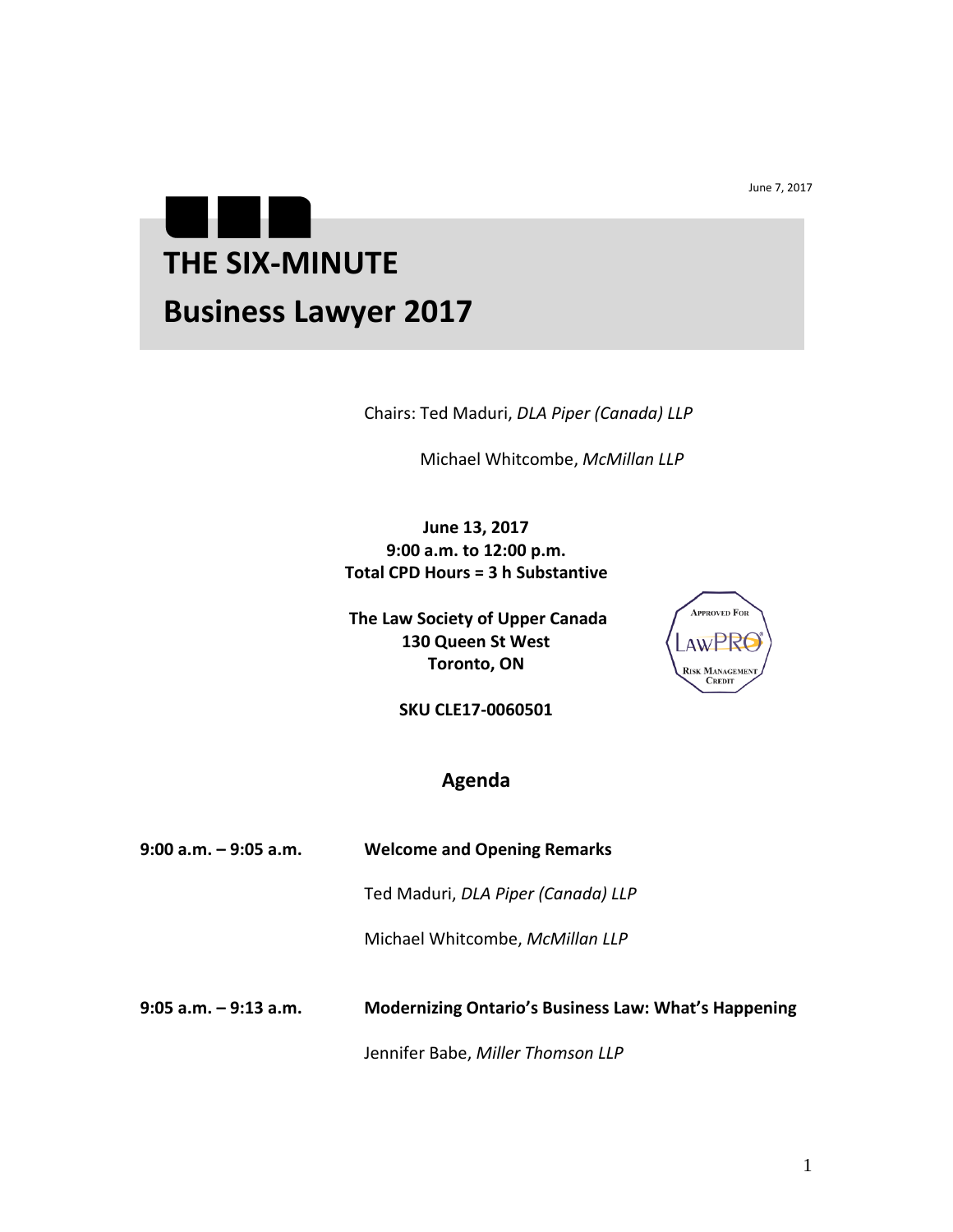| $9:13$ a.m. $-9:21$ a.m.  | <b>Business Succession Planning</b>                                                                 |
|---------------------------|-----------------------------------------------------------------------------------------------------|
|                           | Michael Henry, Houser Henry & Syron LLP                                                             |
| $9:21$ a.m. $-9:29$ a.m.  | The Top 8 Things to Consider to Get Your Client's<br><b>Privately-Owned Business Ready for Sale</b> |
|                           | Andrew Lord, DLA Piper (Canada) LLP                                                                 |
| $9:29$ a.m. $-9:37$ a.m.  | <b>Cybersecurity: The Role of External Counsel in Data</b><br><b>Breach Response</b>                |
|                           | Ryder Gilliland, Blake, Cassels & Graydon LLP                                                       |
| $9:37$ a.m. $-9:45$ a.m.  | <b>Digital Advertising, Influencers and Reviews:</b><br><b>What's "Trending Now"</b>                |
|                           | Bill Hearn, Fogler, Rubinoff LLP                                                                    |
| $9:45$ a.m. $-9:53$ a.m.  | <b>U.S./Cross-Border Travel</b>                                                                     |
|                           | Charlene Quincey, US Practice Leader, KPMG Law LLP                                                  |
| $9:53$ a.m. $-10:01$ a.m. | The New OBCA Real Estate Record-Keeping Requirements                                                |
|                           | Justin Mooney, DLA Piper (Canada) LLP                                                               |
| 10:01 a.m. $-$ 10:09 a.m. | <b>Confidentiality Agreements</b>                                                                   |
|                           | Sundeep Sandhu, Blaney McMurtry LLP                                                                 |
| 10:09 $a.m. - 10:17 a.m.$ | <b>Competition Act and Investment Canada Act Update</b>                                             |
|                           | Omar Wakil, Torys LLP                                                                               |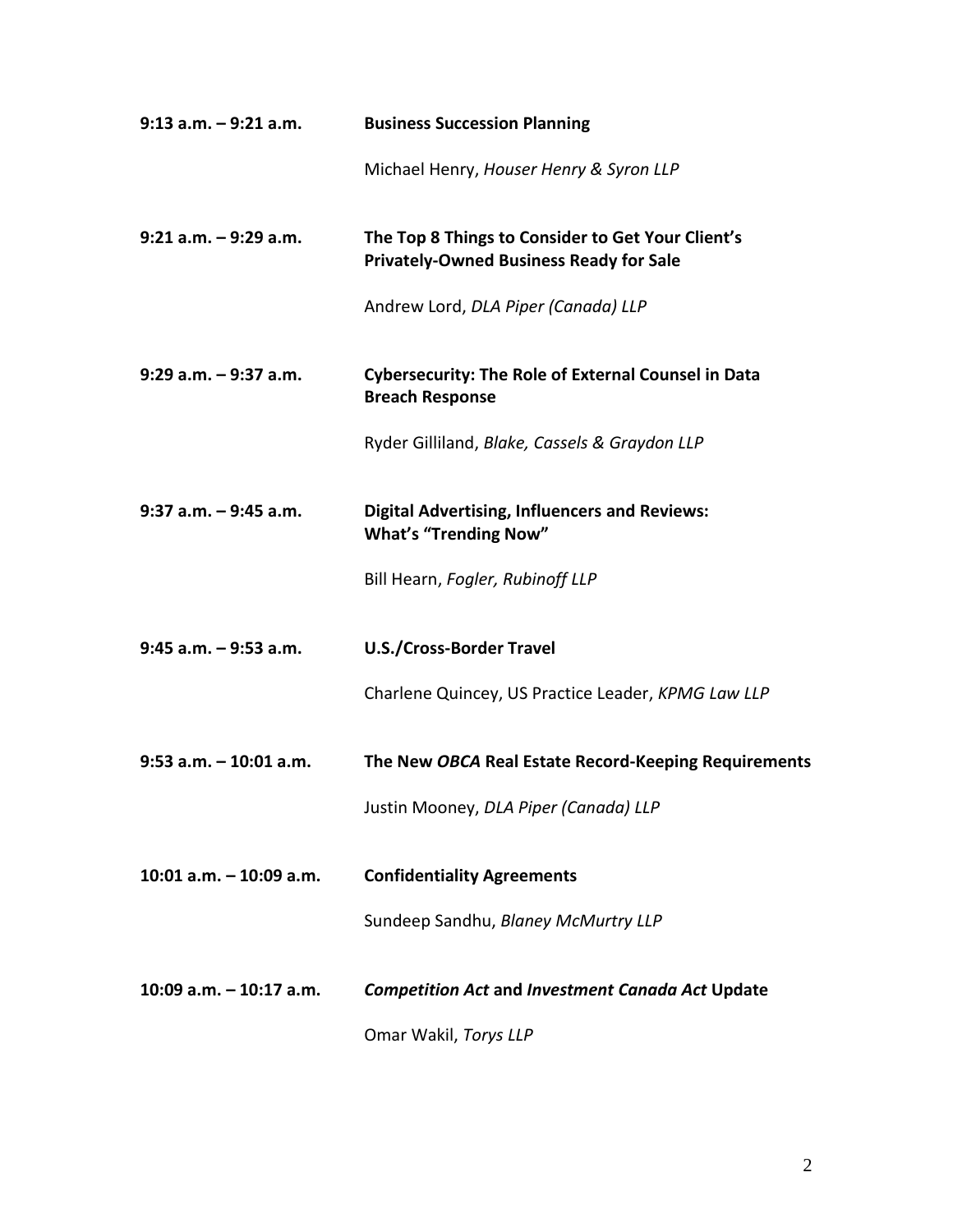| 10:17 a.m. – 10:25 a.m. | Transaction Opinions: When to Ask? When to Get One? |
|-------------------------|-----------------------------------------------------|
|                         | Conrad Druzeta, Bennett Jones LLP                   |

**10:25 a.m. – 10:33 a.m. Go Ahead and Ask Us (Question and Answer Session)**

- **10:33 a.m. – 10:48 a.m. Coffee and Networking Break**
- **10:48 a.m. – 10:56 a.m. Private M&A: Observations from the Deal Points Studies**

David Street, *Lerners LLP*

**10:56 a.m. – 11:04 a.m. Selecting the Proper Jurisdiction to Incorporate** 

Grace Walker, Corporate Services Law Clerk, *Stikeman Elliott LLP* 

**11:04 a.m. – 11:12 a.m. Key Considerations in Working Capital Calculations** 

Blair Roblin, Managing Director, *Farber Financial Group*

**11:12 a.m. – 11:20 a.m. Rectifying Deficient Corporate Records** 

Jason (Jake) Bullen, *Cassels Brock & Blackwell LLP* 

**11:20 a.m. – 11:28 a.m. Litigation Update** 

Amanda McLachlan, *Bennett Jones LLP*

**11:28 a.m. – 11:36 a.m. Franchising in Canada: Have the Wheels Fallen Off?** 

Peter Dillon, *Siskinds LLP*